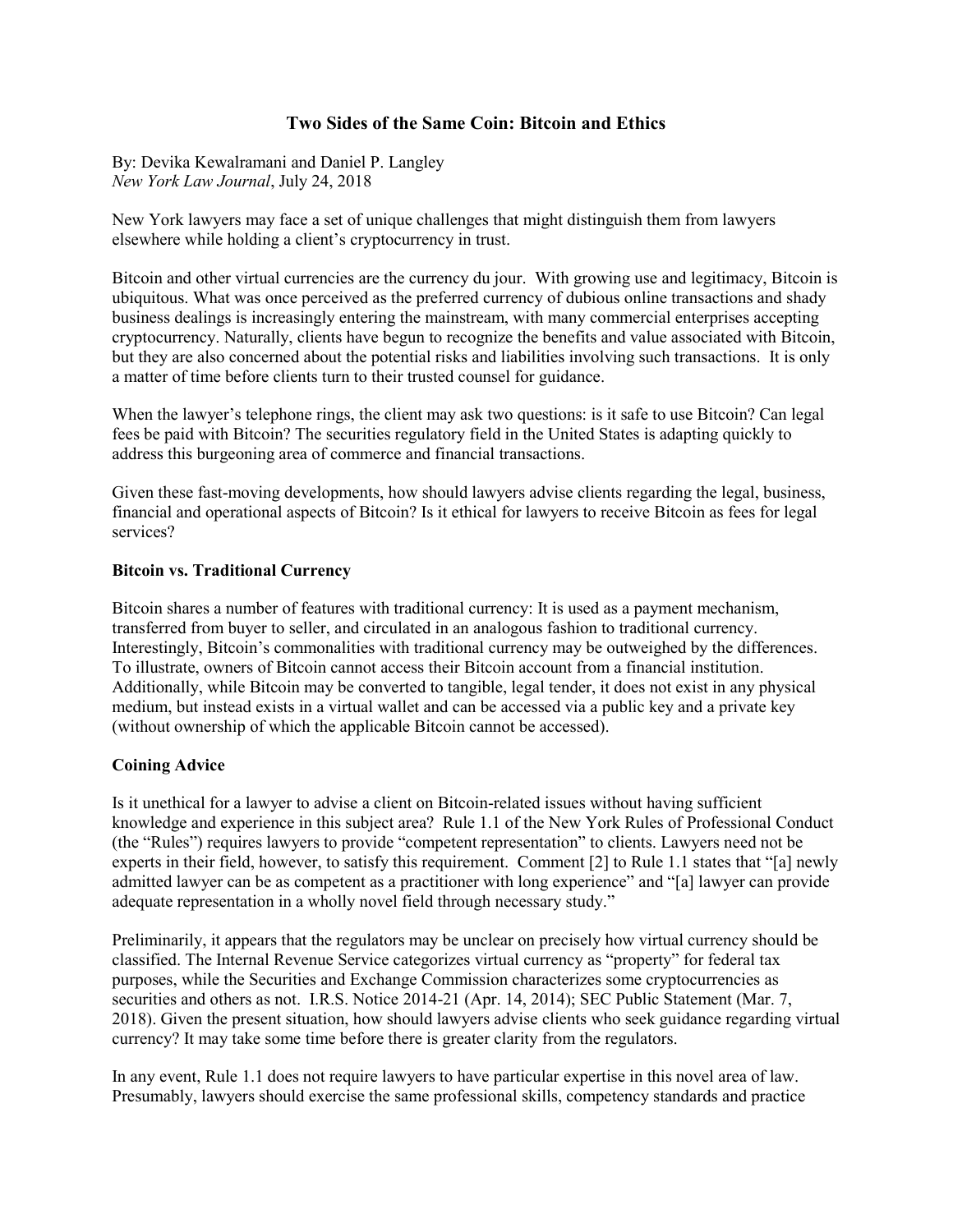controls as with any other evolving area of law to advise clients on the risks, benefits and best practices. Lawyers are no strangers to emerging practice areas such as cyber security, cannabis, sustainability and climate change – they are nimble in their ability to recognize and adapt to serving the needs of clients in growing niche practices.

Even if lawyers are adequately competent to advise on cryptocurrency issues, could they be at potential risk of violating any laws or regulations by rendering such legal advice? Rule 1.2(d) provides that "[a] lawyer shall not counsel a client to engage, or assist a client, in conduct that the lawyer knows is illegal or fraudulent, except that the lawyer may discuss the legal consequences of any proposed course of conduct with a client." Comment [12] to Rule 1.2 states, "[Rule 1.2(d)] prohibits a lawyer from assisting a client's illegal or fraudulent activity against a third person, whether or not the defrauded party is a party to the transaction"

There is scanty ethical guidance available for lawyers on advising clients on cryptocurrency issues. State bar association ethics committees may be closely monitoring how widely cryptocurrency is used in business transactions where clients seek the advice of counsel, and whether clients are increasingly asking their lawyers to accept cryptocurrency as a form of payment for legal services.

### **Coins for Fees**

Are lawyers ethically prohibited from accepting fees other than in traditional currency? Under Rule 1.5, a lawyer may accept fees from the client, provided they are not excessive or illegal. Legal fees need not be solely in currency; the rules seem to allow lawyers to accept fees in property, such as "an ownership interest in an enterprise," if the property is not the subject matter or cause of action of the litigation at issue. Rule 1.5, Comment [4].

Thus far, only the Nebraska bar has issued guidance for Nebraska attorneys accepting Bitcoin as payment for legal services (the "Nebraska Opinion"), Nebraska Ethics Advisory Opinion, 17-03 (2017). The Nebraska Opinion's analysis relies on assuming Bitcoin is property, as opposed to currency, and applies a somewhat different analysis than if it were to relate to currency. It notes that cryptocurrency may be accepted as payment for legal services if the lawyer ensures doing so would not constitute charging unreasonable fees, by (1) notifying the client that they will not retain the digital currency units but will convert them into U.S. dollars immediately upon receipt; (2) converting the digital currencies into U.S. dollars at objective market rates immediately upon receipt through a payment processor; and (3) crediting the client's account accordingly at the time of payment.

The Nebraska Opinion cautions that any third-party payment of a client's fee in Bitcoin does not interfere with the lawyer's independent relationship with the client or the client's confidential information. Finally, it observes that Bitcoin may be held in trust for clients, provided it is held separately from the attorney's other property, kept safe and proper records maintained.

Commentators were quick to critique the Nebraska Opinion, noting as inapposite its characterization of Bitcoin as a unique legal ethics issue, Ronald D. Rotunda, Bitcoin and the Legal Ethics of Lawyers, Verdict (2017). The critics view the issues lawyers normally face in accepting Bitcoin as payment  $$ whether from the client or from a third-party payor or holding in trust – as no different from those that may relate to any form of payment.

While today, using Bitcoin as payment of legal fees may be a bit new and novel, paying legal fees with something other than cash or currency is not new or novel. Ethics opinions issued by bar associations in New York have previously opined on whether lawyers may accept stock or equity interests in a client in